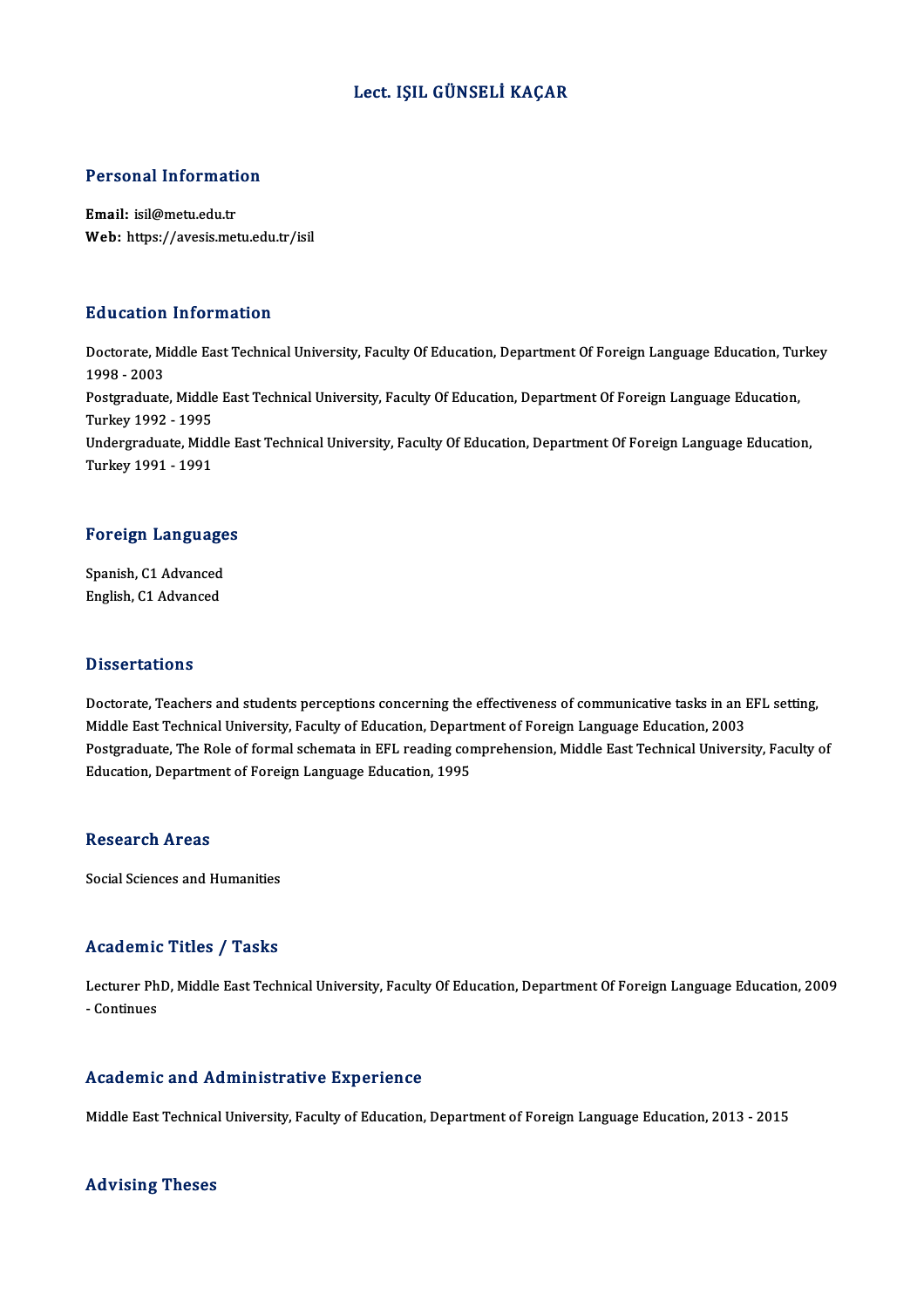KAÇAR I. G. , Citation practices in academic discourse: A comparison of native speakers' and non-native speakers' phd<br>and ma theses in English language education majors. Destenste, E SEVMA(Student), 2016. KAÇAR I. G. , Citation practices in academic discourse: A comparison of native speakers' ar<br>and ma theses in English language education majors, Doctorate, F.ŞEYMA(Student), 2016<br>KACAR I. G. , A Casa Study on Co-taashing in KAÇAR I. G. , Citation practices in academic discourse: A comparison of native speakers' and non-native speake<br>and ma theses in English language education majors, Doctorate, F.ŞEYMA(Student), 2016<br>KAÇAR I. G. , A Case Stud and ma theses in English language education majors, Doctorate, F.ŞEYMA(Student), 2016<br>KAÇAR I. G. , A Case Study on Co-teaching in EFL Classrooms: Teachers' and Directors' Perceptic<br>Challenges and Suggestions in Workplace KAÇAR I. G. , A Case Study on Co-teaching in EFL Classrooms: Teachers' and Directors' Perceptions of Benefits,<br>Challenges and Suggestions in Workplace Relationships, Postgraduate, P.ÇETİN(Student), 2016<br>KAÇAR I. G. , A Cas Challenges and Suggestions in Workplace Relationships, Postgraduate, P.ÇETİN(St:<br>KAÇAR I. G. , A Case study on co-teaching in EFL classrooms: teachers" and directo<br>and suggestions in workplace relationships, Postgraduate, KAÇAR I. G. , A Case study on co-teaching in EFL classrooms: teachers" and directors" perceptions of benefits, challeng<br>and suggestions in workplace relationships, Postgraduate, P.Çetin(Student), 2016<br>KAÇAR I. G. , ÖZKAN Y and suggestions in workplace relationships, Postgraduate, P.Çetin(Student), 2016<br>KAÇAR I. G. , ÖZKAN YILDIRIM S., A game-based application on english vocabulary acquisition: A case study in the EFL<br>context, Postgraduate, M

### Articles Published in Other Journals

- Iticles Published in Other Journals<br>I. A case study of Turkish pre-service teachers of English in an international exchange program: ELF<br>and WE perspectives A case study of Turki<br>and WE perspectives<br>KACAB L.C **A case stude<br>and WE pe<br>KAÇAR I. G.<br>EUPASIAN I** and WE perspectives<br>KAÇAR I. G.<br>EURASIAN JOURNAL OF APPLIED LINGUISTICS, vol.7, no.1, pp.435-457, 2021 (Journal Indexed in ESCI)
	-

KAÇAR I. G.<br>EURASIAN JOURNAL OF APPLIED LINGUISTICS, vol.7, no.1, pp.435-457, 2021 (Journal Indexed in ESCI)<br>II. A Comparison of Turkish and English L1 Writers' Citation Practices in Doctoral and Master's Theses<br>ROČANE EURASIAN JOURNAL OF APPLIED L<br>A Comparison of Turkish and E<br>DOĞAN F. Ş. , YAĞIZ O., KAÇAR I. G.<br>Erringen Üniversitesi Eğitim Feltült A Comparison of Turkish and English L1 Writers' Citation Practices in Doctoral and Master's These<br>DOĞAN F. Ş. , YAĞIZ O., KAÇAR I. G.<br>Erzincan Üniversitesi Eğitim Fakültesi Dergisi, vol.20, no.3, pp.842-855, 2018 (Other Re

DOĞAN F. Ş. , YAĞIZ O., KAÇAR I. G.<br>Erzincan Üniversitesi Eğitim Fakültesi Dergisi, vol.20, no.3, pp.842-855, 2018 (Other R<br>III. An investigation of the citation transformation types in MA and PhD theses<br>Degan E.S., YAĞIZ Erzincan Üniversitesi Eğitim Fakül<br>An investigation of the citatio<br>Dogan F. S. , YAĞIZ O., KAÇAR I. G.<br>INTERNATIONAL JOURNAL FOR E An investigation of the citation transformation types in MA and PhD theses<br>Dogan F. S. , YAĞIZ O., KAÇAR I. G.<br>INTERNATIONAL JOURNAL FOR EDUCATIONAL INTEGRITY, vol.14, 2018 (Journal Indexed in ESCI)<br>EEL teachers' persentio Dogan F. S., YAĞIZ O., KAÇAR I. G.<br>INTERNATIONAL JOURNAL FOR EDUCATIONAL INTEGRITY, vol.14, 2018 (Journal Indexe<br>IV. EFL teachers' perceptions about an online CALL training. A case from Turkey

- INTERNATIONAL JOURNAL FOR EDUCAT.<br>EFL teachers' perceptions about an<br>CENGİZ B. C. , SEFEROĞLU G., KAÇAR I. G.<br>THE EUROCALL PEVIEW, Vol 25, pp.29.23 IV. EFL teachers' perceptions about an online CALL training. A case from Turkey<br>CENGIZ B. C., SEFEROGLU G., KAÇAR I. G.<br>THE EUROCALL REVIEW, vol.25, pp.29-37, 2017 (Refereed Journals of Other Institutions) CENGİZ B. C. , SEFEROĞLU G., KAÇAR I. G.<br>THE EUROCALL REVIEW, vol.25, pp.29-37, 2017 (Refereed Journals of Other Institutions)<br>V. Perceptions of pre service teachers of English towards grammar teaching in the Turkish c
- KAÇAR I. G. , ZENGİN B.<br>Journal of Language and Linguistics Studies, vol.9, no.1, pp.50-80, 2013 (Refereed Journals of Other Institutions) Perceptions of pre service teachers of English towards grammar teaching in the Turkish context<br>KAÇAR I. G. , ZENGİN B.<br>Journal of Language and Linguistics Studies, vol.9, no.1, pp.50-80, 2013 (Refereed Journals of Other In

VI. İngilizceyi yabancı dil olarak öğrenenlerin dil öğrenme ile ilgili inançları, öğrenme yöntemleri, dil Journal of Language and Linguistics Studies, vol.9, no.1, pp.50-80, 2013 (Re<br>İngilizceyi yabancı dil olarak öğrenenlerin dil öğrenme ile ilgili in:<br>öğrenme amaçları ve öncelikleri arasındaki ilişki: Öğrenci boyutu<br>KACAR L. İngilizceyi yabancı di<br>öğrenme amaçları ve<br>KAÇAR I. G. , ZENGİN B.<br>Journal of Language an KAÇAR I. G. , ZENGİN B.<br>Journal of Language and Linguistic Studies, vol.5, no.1, pp.55-89, 2009 (Refereed Journals of Other Institutions)

### Books&Book Chapters

## ooks & Book Chapters<br>I. Prospective Turkish EFL Teachers' and K-12 Students' Perspectives on the Flipped Classroom<br>Kasar L.C ks & 200<br>Prospecti<br>Kaçar I. G.<br>in: TESOL Prospective Turkish EFL Teachers' and K-12 Students' Perspectives on the Flipped Classroom<br>Kaçar I. G.<br>in: TESOL in the 21st century: Challenges and Opportunities, Zübeyde Sinem Genç,Işıl Günseli Kaçar, Editor, Peter

Kaçar I. G.<br>in: TESOL in the 21st century: Challenges and O<br>Lang Publishing, Inc., Berlin, pp.349-394, 2020<br>Bodefining English Language Teaching an in: TESOL in the 21st century: Challenges and Opportunities, Zübeyde Sinem Genç,Işıl Günseli Kaçar, Editor, Peter<br>Lang Publishing, Inc., Berlin, pp.349-394, 2020<br>II. Redefining English Language Teaching and Teacher Educati

Lang Publi<br><mark>Redefinin</mark><br>Kaçar I. G.<br>in: TESOL

Redefining English Language Teaching and Teacher Education<br>Kaçar I. G.<br>in: TESOL in the 21st century: Challenges and Opportunities, Zübeyde Sinem Genç,Işıl Günseli Kaçar, Editor, Peter Kaçar I. G.<br>in: TESOL in the 21st century: Challenges and<br>Lang Publishing, Inc., Berlin, pp.11-17, 2020<br>Plegging in an Autonomous, Constructi in: TESOL in the 21st century: Challenges and Opportunities, Zübeyde Sinem Genç,Işıl Günseli Kaçar, Editor, Pe<br>Lang Publishing, Inc., Berlin, pp.11-17, 2020<br>III. Blogging in an Autonomous. Constructivist and Blended Learni

## Lang Publishing, Inc., Berlin, pp.11-17,<br>Blogging in an Autonomous. Const<br>Turkish EFL Pre-service Teachers<br>Kasar I G Blogging<br>Turkish E<br>Kaçar I. G.<br>in:Techne

Turkish EFL Pre-service Teachers<br>Kaçar I. G.<br>in: Technology and the Psychology of Second Language Learners and Users, Mark R. Freiermuth,Nourollah<br>Zarringhedi, Editor, Magmillan Reference, Zug, np.145,174,2020. Kaçar I. G.<br>in: Technology and the Psychology of Second Language Learners<br>Zarrinabadi, Editor, Macmillan Reference, Zug, pp.145-174, 2020<br>Kritik Olav, İngelemesinin İngilizes Öğretmeni, Adevleninin in: Technology and the Psychology of Second Language Learners and Users, Mark R. Freiermuth,Nourollah<br>Zarrinabadi, Editor, Macmillan Reference, Zug, pp.145-174, 2020<br>IV. Kritik Olay İncelemesinin İngilizce Öğretmeni Adayla

Zarrinabad<br><mark>Kritik Olay</mark><br>KAÇAR I. G.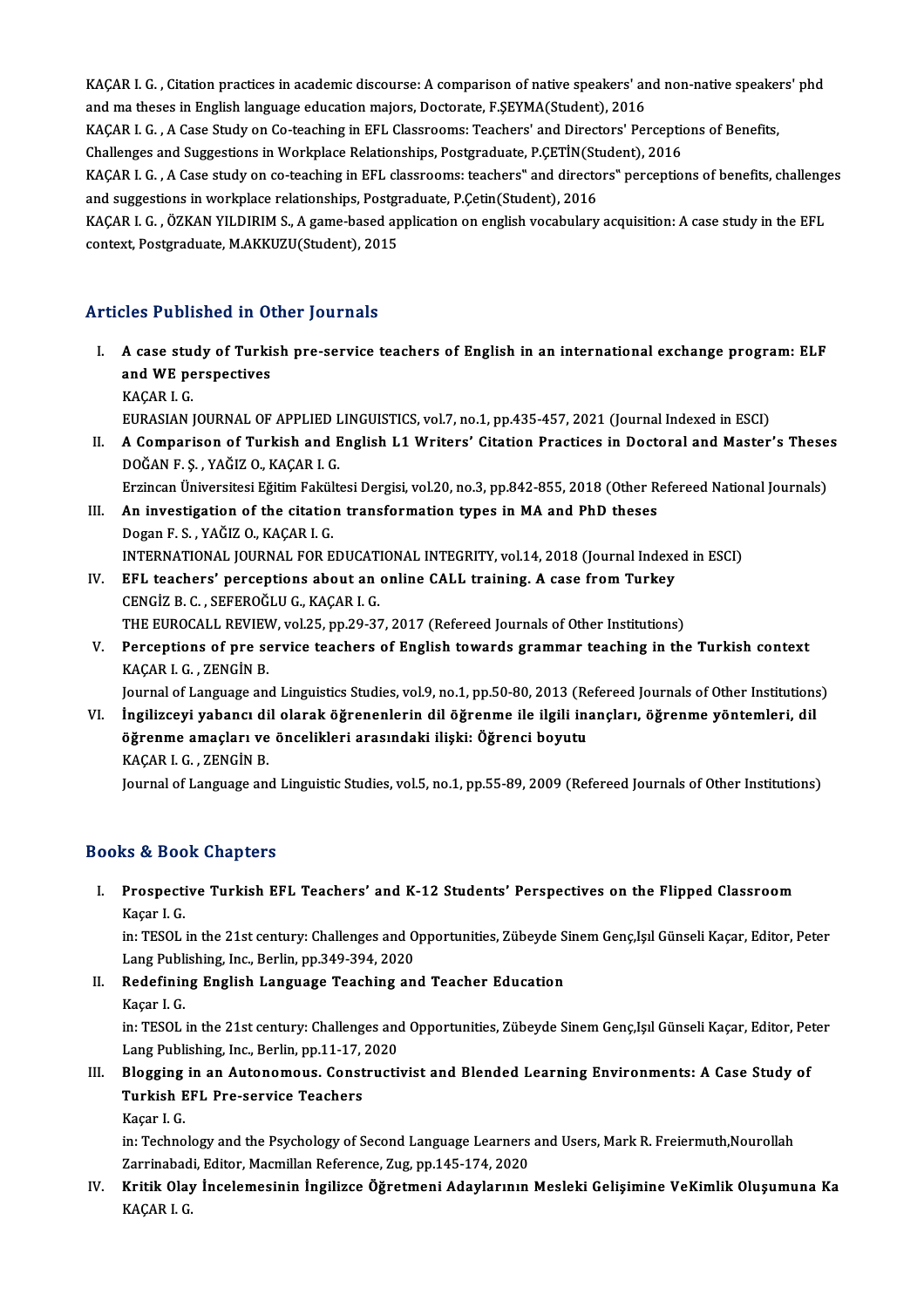in: Eğitim Bilimlerinde Örnek Araştırmalar, Adem İşcan, Editor, Nobel Akademik Yayıncılık, Ankara, pp.827-856,<br>2018 in: Eği<br>2018<br>ELE e in: Eğitim Bilimlerinde Örnek Araştırmalar, Adem İşcan, Editor, Nobel Akademik Yayıncılık, Ankara, pp.827-856<br>2018<br>V. ELF-aware pre-service teacher education to promote glocal interactions: A case study in Turkey<br>2000 L.C.

- 2018<br>V. ELF-aware pre-service teacher education to promote glocal interactions: A case study in Turkey<br>KAÇAR I. G. , BAYYURT KERESTECİOĞLU Y. ELF-aware pre-service teacher education to promote glocal interactions: A case study in Turkey<br>KAÇAR I. G. , BAYYURT KERESTECİOĞLU Y.<br>in: Conceptual Shifts and Contextualized Practices in Education for Glocal Interaction -KAÇAR I. G. , BAYYURT KERESTECİOĞLU Y.<br>in: Conceptual Shifts and Contextualized Practices in Edu<br>Selvi, A.F. Rudoph, N., Editor, Springer, pp.77-104, 2018<br>Turkish EEL Pre servise Teashers", Attitudes tevre in: Conceptual Shifts and Contextualized Practices in Education for Glocal Interaction - Issues and Implications,<br>Selvi, A.F. Rudoph, N., Editor, Springer, pp.77-104, 2018<br>VI. Turkish EFL Pre-service Teachers" Attitudes to
- Selvi, A.F. Rudoph, N., Editor, Springer, pp.7<br>Turkish EFL Pre-service Teachers" Att<br>Learning Environments: A Case Study<br>KACAB L.C Turkish EF<br>Learning F<br>KAÇAR I. G.<br>in: Intelliger

Learning Environments: A Case Study<br>KAÇAR I. G.<br>in: Intelligent Design of Interactive Multimedia Listening Software, Türel Vehbi, Editor, IGI Global, Pennsylvania,<br>nn 257,404,2015 KAÇAR I. G.<br>in: Intelligent Desig<br>pp.357-404, 2015<br>Ceesle Searsh A in: Intelligent Design of Interactive Multimedia Listening Software, Türel Vehbi, Editor, IGI Global, Pennsylva<br>pp.357-404, 2015<br>VII. Google Search Applications in Foreign Language Classes at Tertiary Level: A Case Study i

pp.357-404, 2015<br>VII. Google Search Applications in Foreign Language Classes at Tertiary Level: A Case Study in the<br>Turkish Context Google Search Applic<br>Turkish Context<br>ZENGİN B., KAÇAR I. G.<br>in: Intelligent Design of

in: Intelligent Design of Interactive Multimedia Listening Software, Türel Vehbi, Editor, IGI Global, Pennsylvania,<br>pp.313-357, 2015 ZENGİN B., KAÇAR<br>in: Intelligent Desig<br>pp.313-357, 2015

### Refereed Congress / Symposium Publications in Proceedings

efereed Congress / Symposium Publications in Proceedings<br>I. The Impact of an Online Co-Mentoring Project on Turkish EFL Preservice Teachers: Benefits and<br>Challanges The Impact<br>The Impact<br>Challenges Kaçar I.G.

2nd ILTERG CONFERENCE, Ankara, Turkey, 16 - 17 October 2020, pp.32-33

II. The Impact of Flipped Teaching on EFL Preservice Teachers' Professional Development: A Reflective 2nd ILTERG CONFERENCE, Ankara,<br>The Impact of Flipped Teaching<br>Socio-constructive Perspective<br>Kasar L.C. The Impa<br>Socio-cor<br>Kaçar I. G.<br>11th ELT I

Kaçar I. G.<br>11th ELT Research Conference, Çanakkale, Turkey, 3 - 05 September 2020, pp.74

III. Perceptions of EFL Learners towards the Impact of Verbal Teacher Immediacy Behaviors on Their 11th ELT Research Conference,<br>Perceptions of EFL Learners<br>Motivation to Learn English<br><sup>Thu tien 7, KACAB LC</sup> Perceptions of EFL L<br>Motivation to Learn<br>ÜNLÜER Z., KAÇAR I. G.<br>12th METH Internations

ÜNLÜER Z., KAÇAR I. G.<br>12th METU International ELT Convention, Ankara, Turkey, 25 - 26 May 2015, pp.222-256

- UNLUER Z., KAÇAR I. G.<br>12th METU International ELT Convention, Ankara, Turkey, 25 26 May 2015, pp.222-256<br>IV. A Case Study on the impact of an E-Mentoring Project on Preservice Teachers'xx Professional<br>Development on 12th METU International ELT Convention, Ankara, T<br>A Case Study on the impact of an E-Mentoring<br>Development on Written Feedback Provision<br>KACAR LC A Case Stu<br>Developme<br>KAÇAR I. G.<br>ICONELE 20 Development on Written Feedbac<br>KAÇAR I. G.<br>ICONFLE 2017, 20 - 21 October 2017<br>Internarscanal Dimensions of EEL
- KAÇAR I. G.<br>ICONFLE 2017, 20 21 October 2017<br>V. Interpersonal Dimensions of EFL Preservice Teachers'xx Blog Discourse: A Systemic Functional<br>Perspective **ICONFLE 201<br>Interperson<br>Perspective<br>KACAP L C** 
	- KAÇARI.G.

International Social Sciences and Humanities Berlin Conference, 18 - 21 May 2017

VI. The promotion of an interaction rich L2 classsroomcontext: A case study in the Turkish context International Social Sciences and Humanities Berlin Confer<br>The promotion of an interaction rich L2 classsroom<br>from the perspective of novice and expert teachers<br>TOKDEMID DEMIDELE KAGARL G The promotion of an interaction<br>from the perspective of novice a<br>TOKDEMİR DEMİREL E., KAÇAR I. G.<br>JCOB L2 2017, Interactional Compet

from the perspective of novice and expert teachers<br>TOKDEMİR DEMİREL E., KAÇAR I. G.<br>ICOP-L2 2017, Interactional Competences and Practices in a Second Language, Neuchâtel, Switzerland, 18 - 20<br>January 2017 TOKDEMİR DEMİREL E., KAÇAR I. G.<br>ICOP-L2 2017, Interactional Competences and Practices in a Second Language, Neuchâtel, Switzerland, 18 - 20<br>January 2017<br>VII. Pedagogical Insights from Comenius experiences of Turkish p ICOP-L2 2017, Interactional Competences and Practices in a Second Language, Neuchâtel, Switzerland, 18 - 20<br>January 2017<br>VII. Pedagogical Insights from Comenius experiences of Turkish pre service teachers of English from<br>F

## January 2017<br>Pedagogical Insights from Comenius experiences of Turkish <sub>]</sub><br>ELF and WE Perspective A case study in the Turkish Context<br>KACAR L.C Pedagogic:<br>ELF and W<br>KAÇAR I. G.<br>The 21st Co ELF and WE Perspective A case study in the Turkish Context<br>KAÇAR I. G.<br>The 21st Conference of International Association for World Englishes (IAWE 2015): Bridging Cultures and<br>Contexts Jataphyl Tyrkey 8, 10 October 2015

KAÇAR I. G.<br>The 21st Conference of International Association<br>Contexts, İstanbul, Turkey, 8 - 10 October 2015<br>The Impest of Critical Insidence Analysis s

Contexts, İstanbul, Turkey, 8 - 10 October 2015<br>VIII. The Impact of Critical Incidence Analysis on the Perceptions and Classroom Practices of Turkish Pre